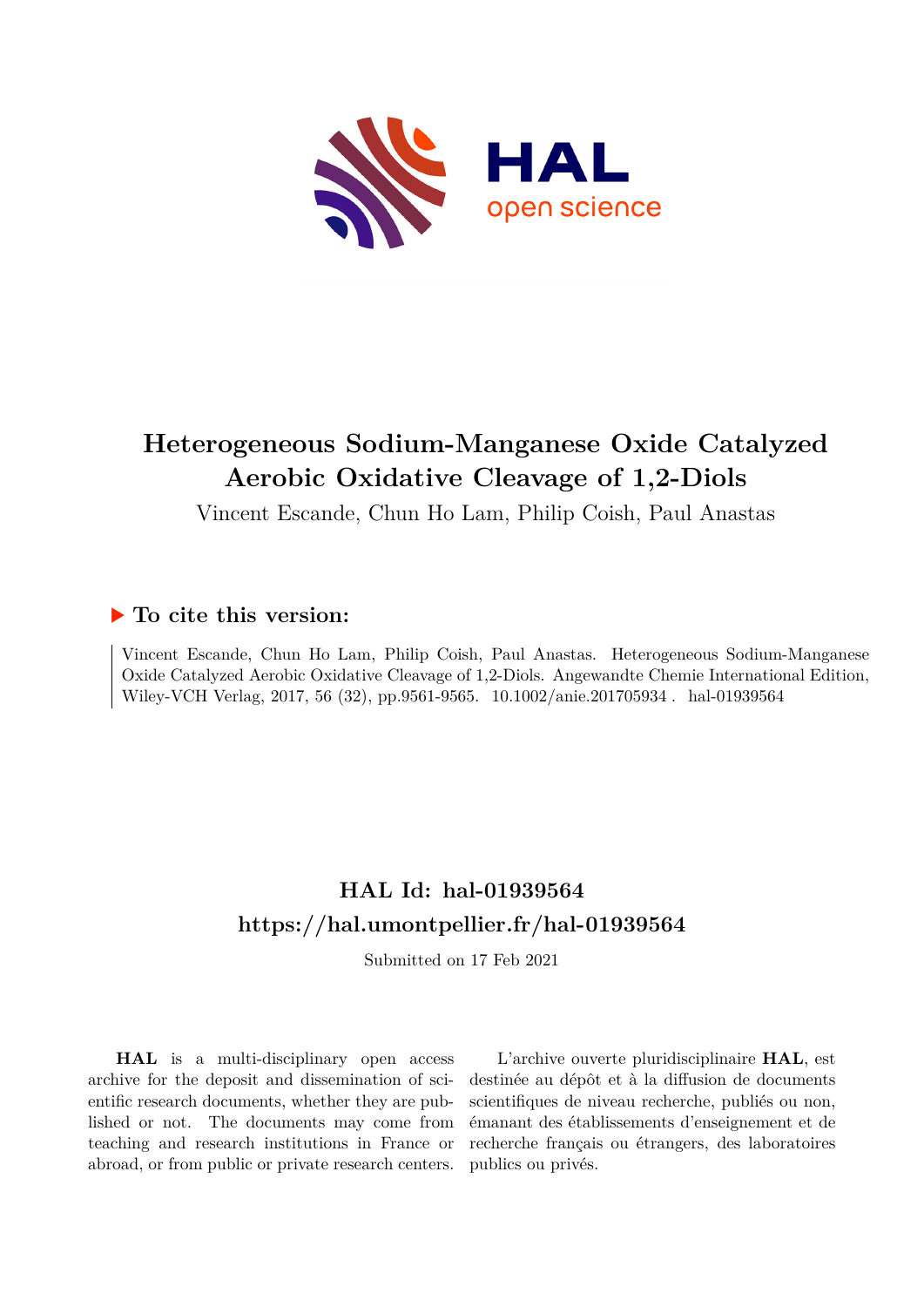## Heterogeneous Sodium-Manganese Oxide Catalyzed Aerobic Oxidative Cleavage of 1,2-Diols

[Vincent Escande](http://orcid.org/0000-0003-3164-8128)<sup>[+](http://orcid.org/0000-0003-3085-1634)</sup>[,\\*](http://orcid.org/0000-0003-3164-8128) [Chun Ho Lam](http://orcid.org/0000-0003-3085-1634)<sup>+</sup>[,](http://orcid.org/0000-0003-3085-1634) [Philip Coish,](http://orcid.org/0000-0002-3649-1636) and [Paul](http://orcid.org/0000-0003-4777-5172) T. [Anastas\\*](http://orcid.org/0000-0003-4777-5172)

Abstract: The aerobic oxidative cleavage of 1,2-diols using a heterogeneous catalyst only based on earth-abundant metals manganese and sodium is reported for the first time. This reusable catalyst cleaves a variety of substrates into aldehydes or ketones with high selectivity. The reaction requires small catalytic loadings and is performed under mild conditions using ambient pressure  $O_2$  or air as the oxidant while producing water as the only by-product. Mechanistic investigations reveal a monodentate, two-electron oxidative fragmentation process involving a  $Mn^V$  species. The eco-friendly, innocuous catalyst is compatible with a wide range of functional groups and conditions, making it highly competitive with classical reagents, such as periodic acid or lead tetraacetate, as a preferred method for activated 1,2-diols.

The oxidative cleavage of 1,2-diols to produce aldehydes or ketones is an important transformation in synthetic organic chemistry. Since its discovery in the early 20th century,<sup>[1]</sup> this reaction has been employed in numerous applications ranging from organic syntheses<sup>[2]</sup> to analytical studies in biochemistry.[3] Recently, the oxidative cleavage of 1,2-diols has been employed in biomass valorization for renewable feedstock production.[4] However, despite human health and environmental concerns, the reaction conditions continue to use the same archetypal reagents, periodic acid and its salts, and lead tetraacetate. While these reagents are known to be selective and efficient, their intrinsic toxicities and safe disposal are non-trivial consequences, questioned by sustainability standards.[5] Although several methods have been developed to address the aforementioned challenges using chemically benign oxidant, such as  $O_2$  or hydrogen peroxide,<sup>[2a, 6]</sup> they either require toxic reagents or high loadings of precious

[\*] Dr. V. Escande, [+] Dr. C. H. Lam, [+] Dr. P. Coish, Prof. Dr. P. T. Anastas Center for Green Chemistry & Green Engineering Yale University New Haven, CT 06520 (USA) E-mail: vincent.escande@yale.edu paul.anastas@yale.edu Dr. V. Escande<sup>[+]</sup> Laboratory of Bio-Inspired Chemistry and Ecological Innovations, ChimEco, UMR 5021 CNRS-UM 34790 Grabels (France) Prof. Dr. P. T. Anastas School of Forestry and Environmental Studies, and Department of Chemistry, Yale University New Haven, CT 06511 (USA)

[<sup>+</sup>] These authors contributed equally to this work.

metals for the transformation. Driven by the need for sustainable catalysts, metal-free routes have been reported recently,[7] as well as catalysts based on more abundant metals, such as complexes of Fe,<sup>[8]</sup> Mn,<sup>[9]</sup> Ti,<sup>[10]</sup> and V.<sup>[11]</sup> However, in addition to a frequent lack of selectivity, a critical drawback persists as most of these catalysts are homogeneous and nonrecyclable. Therefore, development of a cost-effective, innocuous, heterogeneous catalyst that enables a highly selective aerobic oxidative cleavage of 1,2-diols is imperative.

Our recent reports using catalysts prepared from Mn-rich plant extracts[12] prompted us to investigate the utilization of a well-defined heterogeneous Mn oxide catalyst for the oxidative cleavage of 1,2-diols. Transition-metal oxides have attracted growing interest for the synthesis of small molecules. They represent a major class of heterogeneous catalysts used in industry.[13] Among them, manganese oxides are particularly attractive for its abundance and low toxicity.<sup>[14]</sup> These materials exist as a variety of structures, with unique catalytic properties in a number of reactions.[15] In particular, in layered oxides such as birnessite, edge-shared  $MnO<sub>6</sub>$  units form a lattice with exchangeable oxygen molecules. Mn species exist in the lattice as the mixed oxidation states  $Mn^{II}$ ,  $Mn^{III}$ and  $Mn^{IV[16]}$  We envisaged the coexistence of these different oxidation states and the possibility of redox cycling with  $O<sub>2</sub>$ would make Mn layered mixed oxide a good candidate for the aerobic oxidative cleavage of 1,2-diols as a heterogeneous catalyst. It is worth noting that activated manganese dioxide has been described as an efficient reagent for 1,2-diol oxidation but only with the use of a large excess of reagent [40:1 ratio of reagent:substrate].<sup>[17]</sup> While this amount of reagent has presumably disqualified the method as a feasible method for large-scale reactions, no catalytic version has been proposed so far.

Herein, we describe an unprecedented protocol for aerobic oxidative cleavage of 1,2-diols into aldehydes or ketones using manganese layered mixed oxide (Mn LMO) as the catalyst (Scheme 1). The absence of toxic solvents or reagents, the use of mild reaction conditions and the ability to cleave a variety of 1,2-diols within short reaction times by using  $O<sub>2</sub>$  or air as oxidants are significant advantages of the method. Most importantly, the catalyst is easily prepared from inexpensive reagents and can be recycled multiple times without losing activity which makes this approach competitive with previous systems.

We prepared Mn LMO under mild conditions, adapted from a previous route.<sup>[18]</sup> Oxidation of  $Mn^{2+}$  ions from  $MnCl<sub>2</sub>·4H<sub>2</sub>O$  with hydrogen peroxide in presence of sodium hydroxide afforded the corresponding catalyst which was isolated by filtration. Energy-dispersive X-ray (EDX; Figure S1 in the Supporting Information) spectroscopy revealed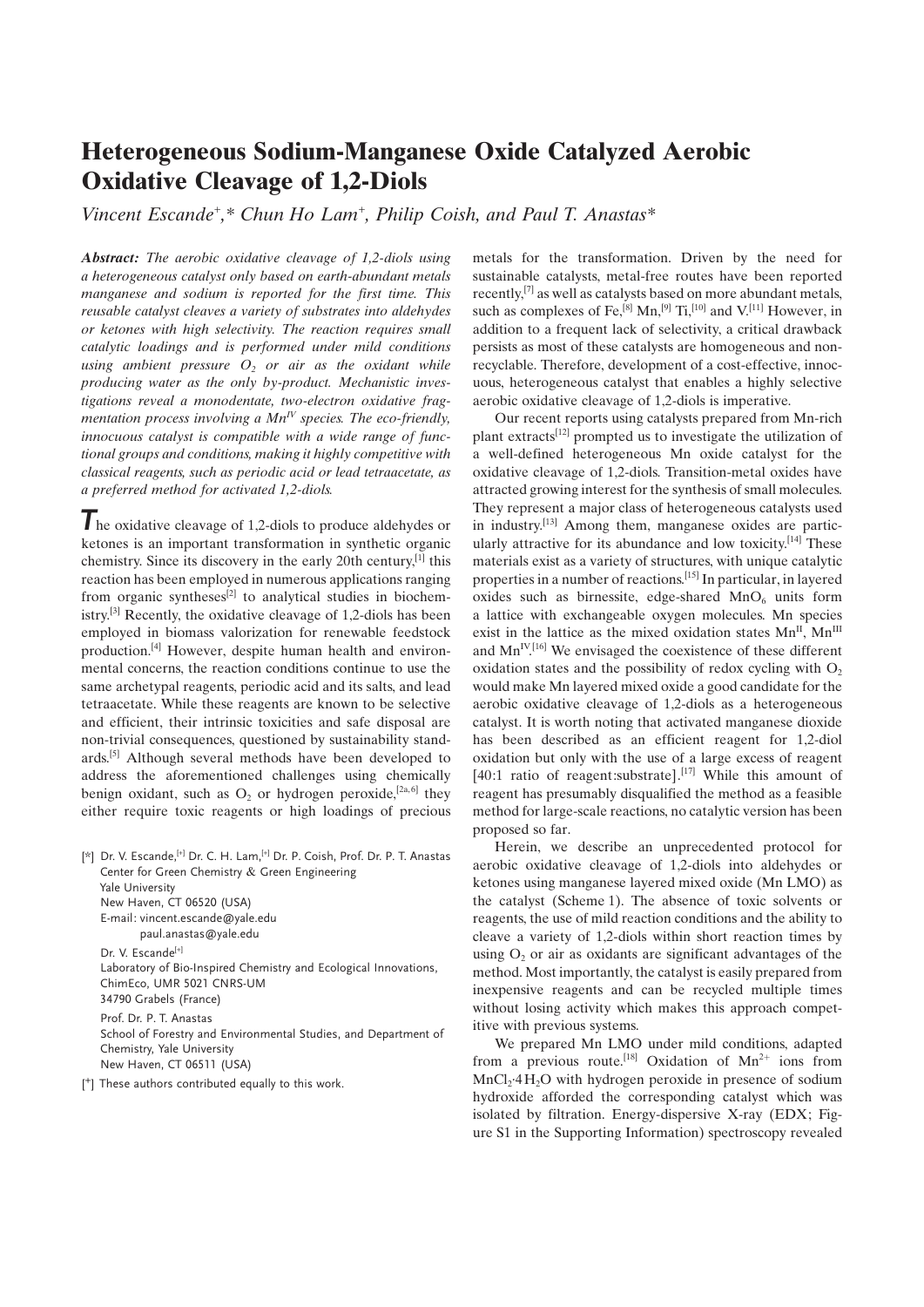

· Stoichiometric: toxic reagents and by-products, harsh conditions





Scheme 1. Previous routes and this work.

the oxide nature of the material, and presence of Na along with Mn. Further characterization by inductively coupled plasma atomic emission spectroscopy (ICP-AES; Table S1) and thermogravimetric analysis (TGA; Figure S2) indicated that the material can be formulated as  $Na<sub>0.274</sub>MnO<sub>2</sub>·6H<sub>2</sub>O$ , hereafter referred to as Na-Mn LMO. Based on this composition, Mn is present with an average oxidation state of approximately  $+3.7$ ,<sup>[19]</sup> which was confirmed by X-ray photoelectron spectroscopy (XPS; Figures S3 and S4). Whereas Na-Mn LMO appeared to be of low crystallinity, its X-ray powder diffraction (XRPD; Figure S5) pattern showed prominent (001) peaks suggesting that Mn oxide layers are uniformly stacked in the birnessite phase with interlayered  $Na^+$  ions.<sup>[20]</sup> This is confirmed by Fourier transform infrared (FTIR; Figure S6) spectroscopy which displayed a strong band at 400  $\rm cm^{-1}$ , characteristic of layered Mn oxides.[21]

We evaluated the performance of our Na-Mn LMO material as a catalyst for oxidative cleavage using mesohydrobenzoin under the atmospheric pressure of  $O<sub>2</sub>$  in a model reaction. The exploratory conditions and results are presented as supplementary material in Table S2. The optimized reaction conditions afforded the desired product, benzaldehyde, in high yield. At 100°C in 1-butanol, a 99% conversion with complete selectivity toward benzaldehyde was obtained in 1 h, with only 1 mol% of Mn (Table 1, entry 1). A high turnover frequency (TOF) of  $180 h^{-1}$  at  $100^{\circ}$ C was achieved in the initial hour (see Supporting Information). While  $O<sub>2</sub>$  gave the shortest reaction times, the same conversion was obtained in air, in 4 h (Table 1, entry 2). Control experiments under  $N_2$  confirmed the critical role of oxygen for the reaction (Table 1, entry 3).

Only 5% yield was obtained with commercial  $MnO<sub>2</sub>$  and activated  $MnO<sub>2</sub>$ , supporting the notion that the unique layered structure of Na-Mn LMO was critical to catalytic activity (Table 1, entries 4–5). Interestingly, a Na-birnessite similar to Na-Mn LMO but prepared in less-basic conditions gave a lower conversion (33%) than Na-Mn LMO (Table 1, entry 6). While this result confirmed that a layered structure

Table 1: Oxidative cleavage of meso-hydrobenzoin catalyzed by Na-Mn LMO and other Mn oxides.<sup>[a]</sup>

|                | OН<br>OH<br>1a                   |                | 100 °C  | catalyst (1 mol% Mn)<br>2<br>gas balloon, 1-butanol | н<br>2a                      |
|----------------|----------------------------------|----------------|---------|-----------------------------------------------------|------------------------------|
| Entry          | Catalyst                         | Atmosphere     | $t$ [h] | Conversion<br>$[%]^{[b]}$                           | Selectivity<br>$[%]^{[b,c]}$ |
| ı              | Na-Mn<br><b>LMO</b>              | O <sub>2</sub> | 1       | 99                                                  | > 99                         |
| $\overline{2}$ | Na-Mn<br><b>LMO</b>              | air            | 4       | 99                                                  | > 99                         |
| 3              | Na-Mn<br>LMO                     | $N_{2}$        | 1       | $<$ 1                                               |                              |
| 4              | MnO <sub>2</sub>                 | O <sub>2</sub> | 1       | 5                                                   | > 99                         |
| 5              | MnO <sub>2</sub><br>(activated)  | O <sub>2</sub> | 1       | 5                                                   | > 99                         |
| 6              | Na-<br>birnessite <sup>[d]</sup> | O,             | 1       | 33                                                  | > 99                         |

[a] Reaction conditions: meso-hydrobenzoin (42.9 mg, 0.2 mmol), catalyst (1 mol% Mn), 1-butanol (1 mL), gas balloon, 100 °C. [b] Conversion and selectivity were determined by GC using dodecane as internal standard. Remaining mass balance is recovered starting materials. [c] Ratio of benzaldehyde yield to conversion as a percentage. [d] Nabirnessite prepared according to Ref. [18].

was a key parameter for catalysis, it also highlighted the importance of basicity during catalyst preparation.

The base influence on catalyst morphology and activity was assessed by the preparation of catalysts within a range of NaOH concentrations (in excess relative to the amount required for oxidation of  $Mn^{2+}$  by  $H_2O_2$ ). The resulting catalysts displayed increasing activity with increasing NaOH concentration up to an optimal concentration of 1.8m (Table S3) while average size of particles as measured by scanning electron microscopy (SEM) decreased to 4.9  $\mu$ m. However, when the concentration of NaOH reached beyond this limit, average particle size increased dramatically to over  $30 \mu m$  along with an apparent decline in catalytic activity (Figure 1 a).

These observations are consistent with the known influence of basicity on the crystallization of birnessite-materials.[22] Indeed, when we examined a weaker base, tetramethylammonium hydroxide (TMA·OH) and stronger base, cesium hydroxide, we observed an optimal yield with NaOH (Figure 1 b). Again, SEM measurements showed that excessively high basicity caused the crystallization of the material, resulting in the formation of large particles ( $>$  30  $\mu$ m) with low catalytic activity (Figure S7).

Using the most active form of Na-Mn LMO catalyst, a variety of 1,2-diols were readily cleaved under the optimized conditions (Table 2). Although 1 mol% of Mn was sufficient to cleave these substrates, we selected 10 mol% since it provided shorter reaction times. Both syn and anti as well as symmetrical and asymmetrical benzylic diols were cleaved efficiently (Table 2, entries 1–5). The applicability of the method was illustrated by high, isolated yields (up to 96%), after simple filtration then evaporation of the solvent (Table 2, entries 1,3). Benzylic or allylic 1,2-diols were the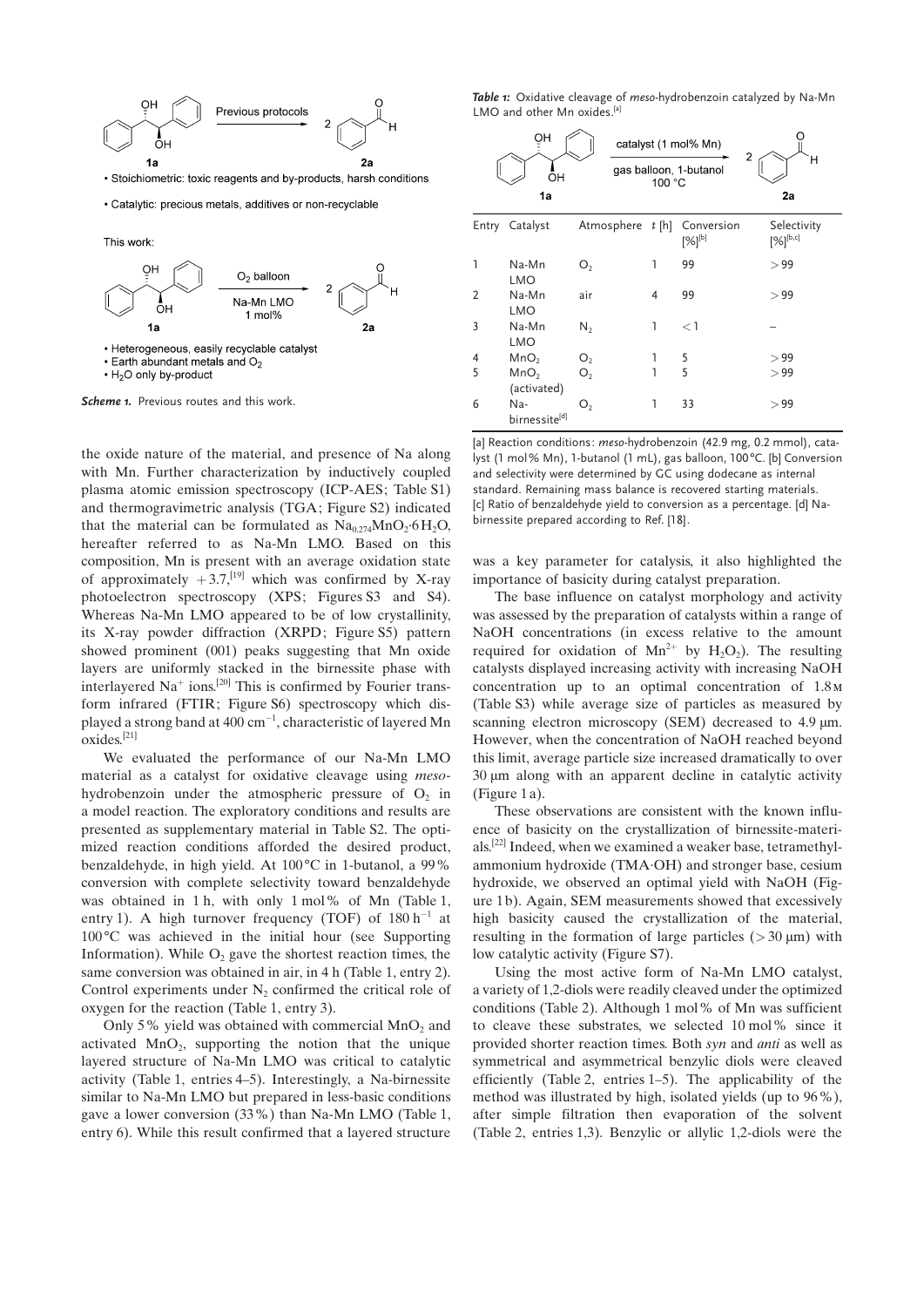

Figure 1. a) Influence of NaOH concentration used for Na-Mn LMO preparation on its catalytic efficiency and on particles size. b) Influence of bases of different strength on catalytic efficiency and on particles size. Reaction conditions for (a) and (b) are the same than for Table 1, entry 1.

most reactive, but the method was also efficient on less activated benzylic-aliphatic diols (Table 2, entries 5,6). In the particular case of a non-substituted 1,2-diol such as 1 f, the reaction was slower and some degradation occurred after long heating. However, addition of a base made the oxidative cleavage possible. A screening of bases (Figure S8) revealed that the mild base  $Na<sub>2</sub>CO<sub>3</sub>$  was most effective. However, no reaction occurred on diols substituted by two aliphatic moieties (Table 2, entries 13,14), showing the catalyst was selective toward diols with a least one activating substituent. The Na-Mn LMO catalyst cleaved heterocyclic 1,2-diols with high efficiency (Table 2, entries 8,9), sometimes with only 1 mol% of Mn, without any poisoning effect of the heterocyclic atom. Moreover, reactions were unaffected by the presence of electron- donating and withdrawing aromatic substituents, consistently achieving complete conversion with over 99% selectivity (Table 2, entries 10–12). Interestingly, a test on (S)-mandelic acid showed that the oxidative cleavage was also possible on this  $\alpha$ -hydroxy acid, here again with a beneficial effect of additional  $Na<sub>2</sub>CO<sub>3</sub>$  (Table S4).

In addition to substrate surveying, kinetic experiments were devised to gain mechanistic insight. Interestingly, kinetic comparison of *meso*- and  $(R,R)$ -hydrobenzoin cleavage revealed the anti isomer, meso-hydrobenzoin, was cleaved faster than the syn isomer,  $(R,R)$ -hydrobenzoin (Figure S9). Such observation disapproved the cyclic type I mechanism,  $[2a]$ where the opposite trend would be expected.<sup>[17,23]</sup> Moreover. in a cyclic type I mechanism, the reaction has usually second order (with order one with respect to the substrate and one to the oxidant).[2a] However, our initial rate kinetic study revealed the order with respect to meso-hydrobenzoin to be zero (Figure S10), and displayed a fractional order with respect to the oxidant (Figure S11). We therefore postulate the cleavage proceeded through a type II mechanism wherein an acyclic monodentate complex intermediate was formed as shown in Scheme 2. In this mechanism, the anti-diol would go

Table 2: Aerobic oxidative cleavage of 1.2-diols catalyzed by Na-Mn LMO.<sup>[a]</sup>

|                  |                                |                                           | $\cdot$ .<br>-- - ,               | .                     |                            |
|------------------|--------------------------------|-------------------------------------------|-----------------------------------|-----------------------|----------------------------|
|                  | Entry Substrate <sup>[b]</sup> |                                           | $t[h]$ Product                    | Conv.<br>$[\%]^{[c]}$ | Yield<br>$[\%]^{[c]}$      |
| $I^{[d]}$        | ŌΗ<br>ŌН<br>1a                 | $\begin{array}{c} \mathbf{1} \end{array}$ | $\Omega$<br>H<br>2a               | 99                    | 99<br>$[96]$               |
| $\sqrt{2}$       | ŌН<br>OH<br>1b                 | $\mathsf{I}$                              | $\frac{0}{\pi}$<br>Н<br>2a        | 93                    | 93                         |
| $3^{[d]}$        | òнĮ<br>OH<br>1c                | $\begin{array}{c} \mathbf{1} \end{array}$ | $\frac{0}{\pi}$<br>2b             | 100                   | 99<br>$[92]$               |
| 4                | HQ<br>òн<br>1d                 | $\overline{\mathbf{4}}$                   | O<br>2c                           | 92                    | 92                         |
| 5                | ÒН<br>ÒН<br>1e                 | 6                                         | Ó<br>н<br>2a                      | 94                    | 94                         |
| 6                | OН<br>.OH<br>1f                | 19                                        | O<br>Н<br>2a                      | 29<br>$83^{[f]}$      | $15^{[e]}$<br>$53^{[e,f]}$ |
| 7                | OH<br>ÒН<br>1g                 | $\mathbf{I}$                              | $\frac{0}{\mathbb{I}}$<br>н<br>2d | 97                    | 97                         |
| 8                | OH<br>O<br>ÒН<br>1h            | 4                                         | H.<br>0<br>O<br>2e                | 94                    | 94                         |
| 9 <sup>[d]</sup> | OH<br>ÒН<br>1i                 | $\begin{array}{c} \mathbf{1} \end{array}$ | н<br>O<br>2f                      | 99                    | 99                         |
| 10               | OH<br>СI<br>OH<br>CI<br>1j     | $\begin{array}{c} \mathbf{1} \end{array}$ | СI<br>O<br>н<br>2g                | 100                   | 99                         |
| $\overline{11}$  | F<br>QН<br>ÒН                  | $\mathbf{I}$                              | O<br>н<br>2 <sub>h</sub>          | 100                   | 99                         |
| 12               | 1k<br>QН<br>ÒН<br>11           | $\mathbf{I}$                              | ö<br>н<br>2i                      | 98                    | 98                         |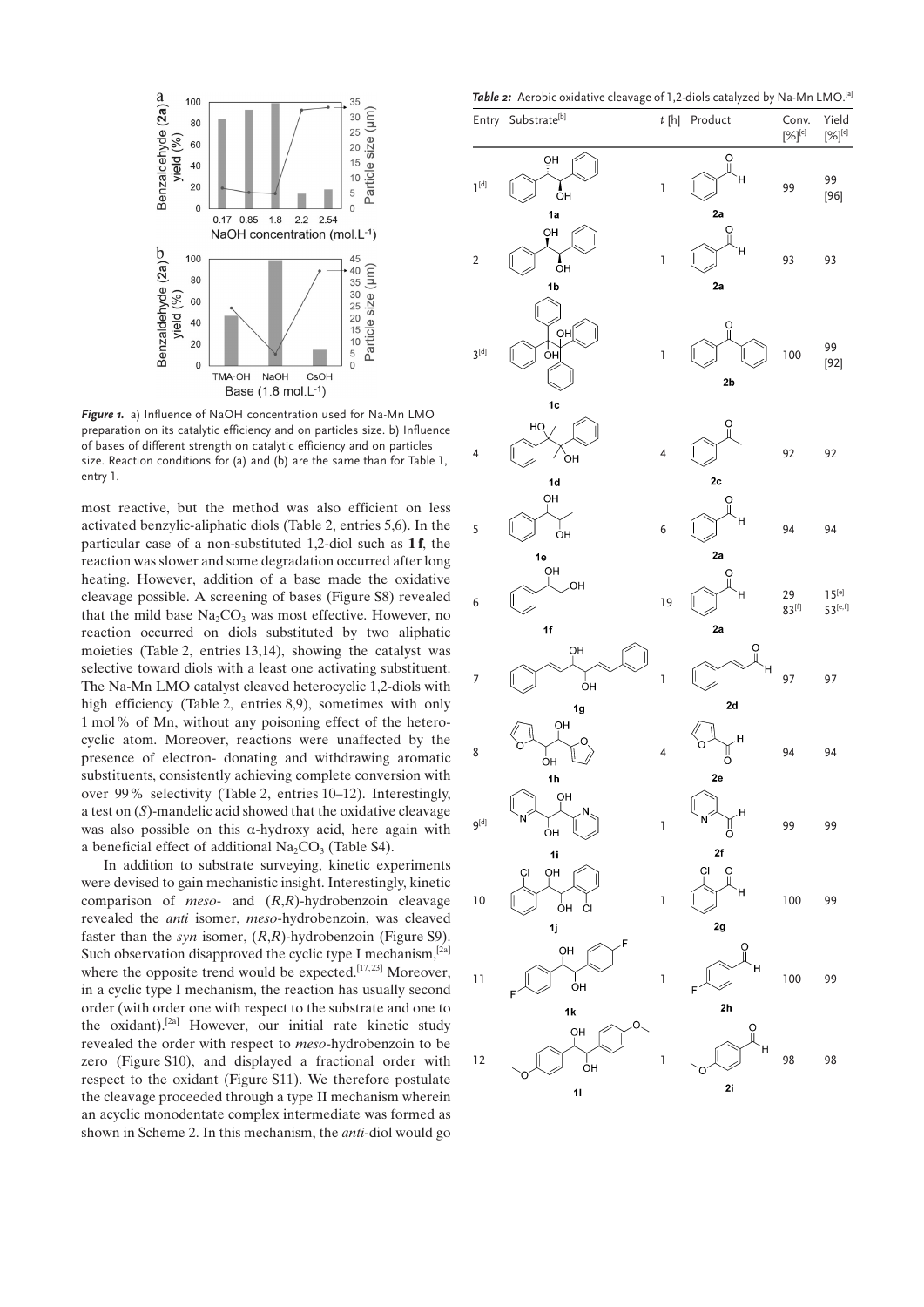Table 2: (Continued)



[a] Reaction conditions: substrate (0.2 mmol), Na-Mn LMO (10 mol% Mn), 1-butanol (1 mL),  $O_2$  balloon, 100°C. [b] Unless specified, the starting diols bearing two stereogenic centers were used as variable mixtures of diastereoisomers. [c] Determined by GC using dodecane as internal standard, values in square brackets correspond to isolated yields. Unless specified, remaining mass balance is recovered starting materials. [d] Reaction performed with 1 mol% Mn from Na-Mn LMO. [e] Remaining mass balance was unidentified degradation products. [f] Reaction performed in presence of  $Na<sub>2</sub>CO<sub>3</sub>$  (0.4 mmol).



Scheme 2. Proposed mechanism for the reaction.

through an antiperiplanar geometry intermediate (see Scheme 2,  $\mathbf{A}'$ ) which would line up both C-O sigma orbitals to facilitate the cleavage transition while minimizing the steric hindrance from the phenyl groups.<sup>[24]</sup> Although less common,

the higher reaction rate of anti-diol cleavage compared to its syn isomer has been observed and accounted for with the mechanism described.<sup>[25]</sup> Based on this monodentate type II mechanism, two scenarios were possible: either a radical or a two-electron oxidative fragmentation.[2a] Such mechanistic investigations were previously performed on  $Ce^{IV}$  reagents with the same substrate, and the two mechanisms were distinguished by addition of acrylamide for radical trapping.<sup>[26]</sup> Since our experiments showed no difference in the presence or absence of acrylamide (Figure S12), we therefore conclude that the reaction catalyzed by Na-Mn LMO followed a type II mechanism via two-electron oxidative fragmentation as proposed in Scheme 2. This monodentate mechanism also supports the beneficial role of  $Na<sub>2</sub>CO<sub>3</sub>$  observed for less-reactive substrates (Table 2, entry 6), which fosters deprotonation of the A' intermediate, as mentioned by Criegee et al. for this pathway.<sup>[27]</sup> The proposed catalytic cycle involves  $Mn^{\rm IV}$  and  $Mn<sup>H</sup>$  species, with the  $Mn<sup>H</sup>$  species reoxidized by  $O_2$ , forming  $H_2O$ . The fractional order of  $O_2$  suggests reoxidation of  $Mn^{\text{II}}$ was part of the rate-determining step, and also indicates a sequence of elementary steps, possibly involving dissociation processes on the catalyst surface.[28] Thus, current effort is devoted to investigate the reoxidation of  $Mn^{\text{II}}$  into  $Mn^{\text{IV}}$ , on the catalyst surface.[29] Such understanding would enable us to design the next generation of catalyst that could yield comparable performance using air, which displays a lower rate than pure  $O<sub>2</sub>$  with our current Na-Mn oxide catalyst, as Table 1 shows.

As the heterogeneous nature of the catalyst was a key attribute, it was assessed by the removal of the catalyst before the reaction was complete by simple filtration. Analysis of the reaction mixture showed no further conversion after removal of the catalyst (Figure S13). The recyclability of Na-Mn LMO catalyst was also confirmed. It was isolated, washed with ethanol and dried at  $105^{\circ}$ C for 2 h before being reused (Figure S14). The catalyst was employed in six successive runs without any loss of activity.

Finally, to further assess the utility of Na-Mn LMO catalysis as a synthetic tool, we examined its utility in multistep, one-pot reaction sequences. A set of diverse domino reactions involving an initial oxidative cleavage of 1,2-diol by Na-Mn LMO were conducted (Scheme 3), and all processes afforded the desired products with high efficiency, indicating the broad applicability of the catalyst.

In conclusion, we have developed a new method for the aerobic oxidative cleavage of 1,2-diols, with a heterogeneous catalyst, easily prepared from inexpensive and abundant metals. This catalyst affords the products in short reaction times, under mild conditions and with facile work-up, and can be reused several times without loss of activity. The absence of precious metals, toxic solvents and reagents, the use of  $O<sub>2</sub>$ or air in atmospheric conditions with  $H_2O$  as the only byproduct, make this catalyst more appealing for the cleavage of activated 1,2-diols to any previously reported systems. This



Scheme 3. Application of Na-Mn LMO-catalyzed aerobic oxidative cleavage of 1,2-diols in domino reactions. Yields and  $Z/E$  ratios were determined by  ${}^{1}H$  NMR spectroscopy.